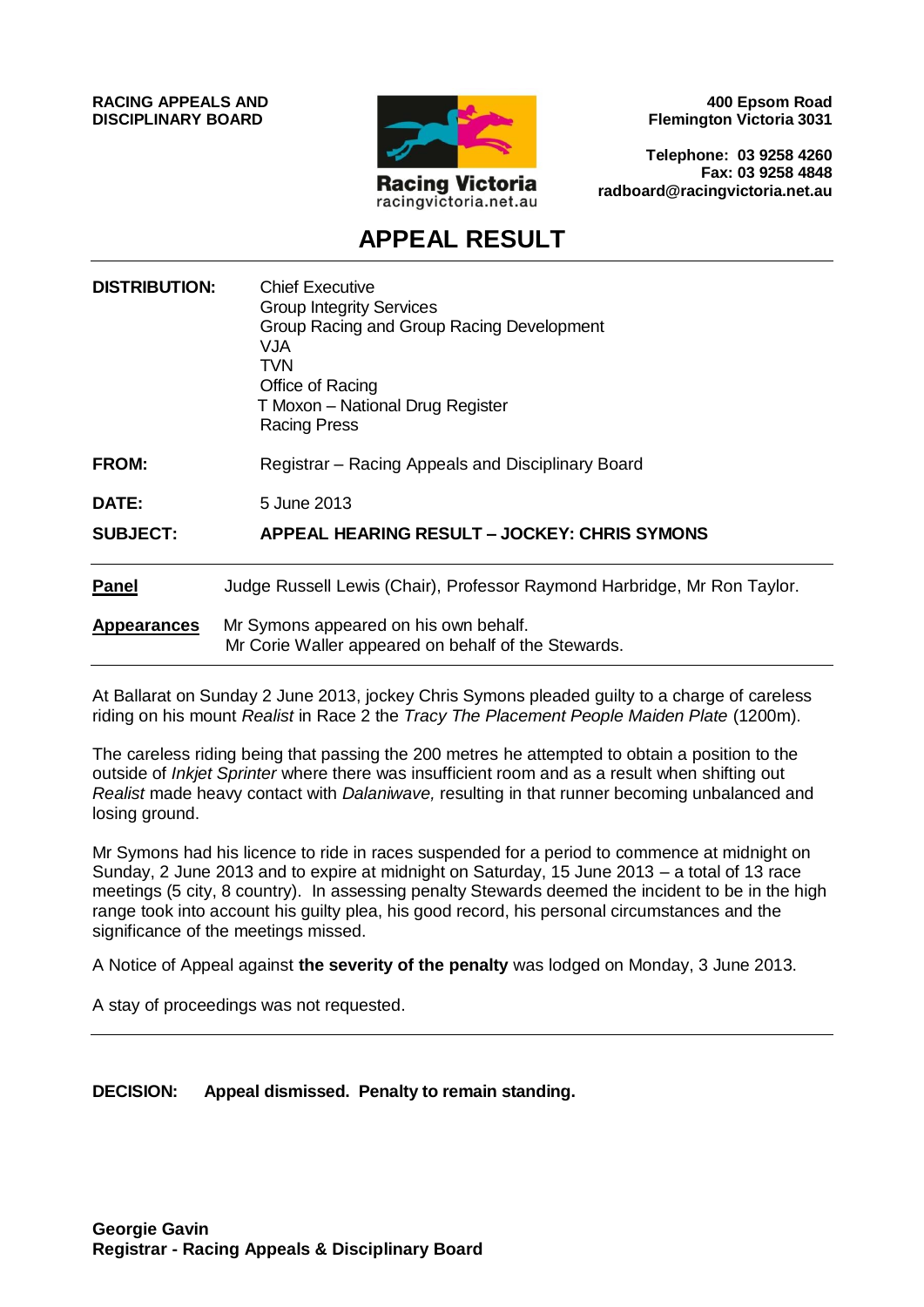# **TRANSCRIPT OF PROCEEDINGS**

#### **RACING APPEALS AND DISCIPLINARY BOARD**

\_\_\_\_\_\_\_\_\_\_\_\_\_\_\_\_\_\_\_\_\_\_\_\_\_\_\_\_\_\_\_\_\_\_\_\_\_\_\_\_\_\_\_\_\_\_\_\_\_\_\_\_\_\_\_\_\_\_\_\_\_\_\_

**HIS HONOUR JUDGE R.P.L. LEWIS, Chairman PROF R. HARBRIDGE MR R. TAYLOR**

#### **EXTRACT OF PROCEEDINGS**

**DECISION**

### **IN THE MATTER OF THE TRACY THE PLACEMENT PEOPLE MAIDEN PLATE OVER 1200 METRES AT BALLARAT ON 2/6/13**

**JOCKEY: CHRIS SYMONS**

**MELBOURNE**

#### **WEDNESDAY, 5 JUNE 2013**

MR C. WALLER appeared on behalf of the RVL Stewards

MR C. SYMONS appeared on his own behalf